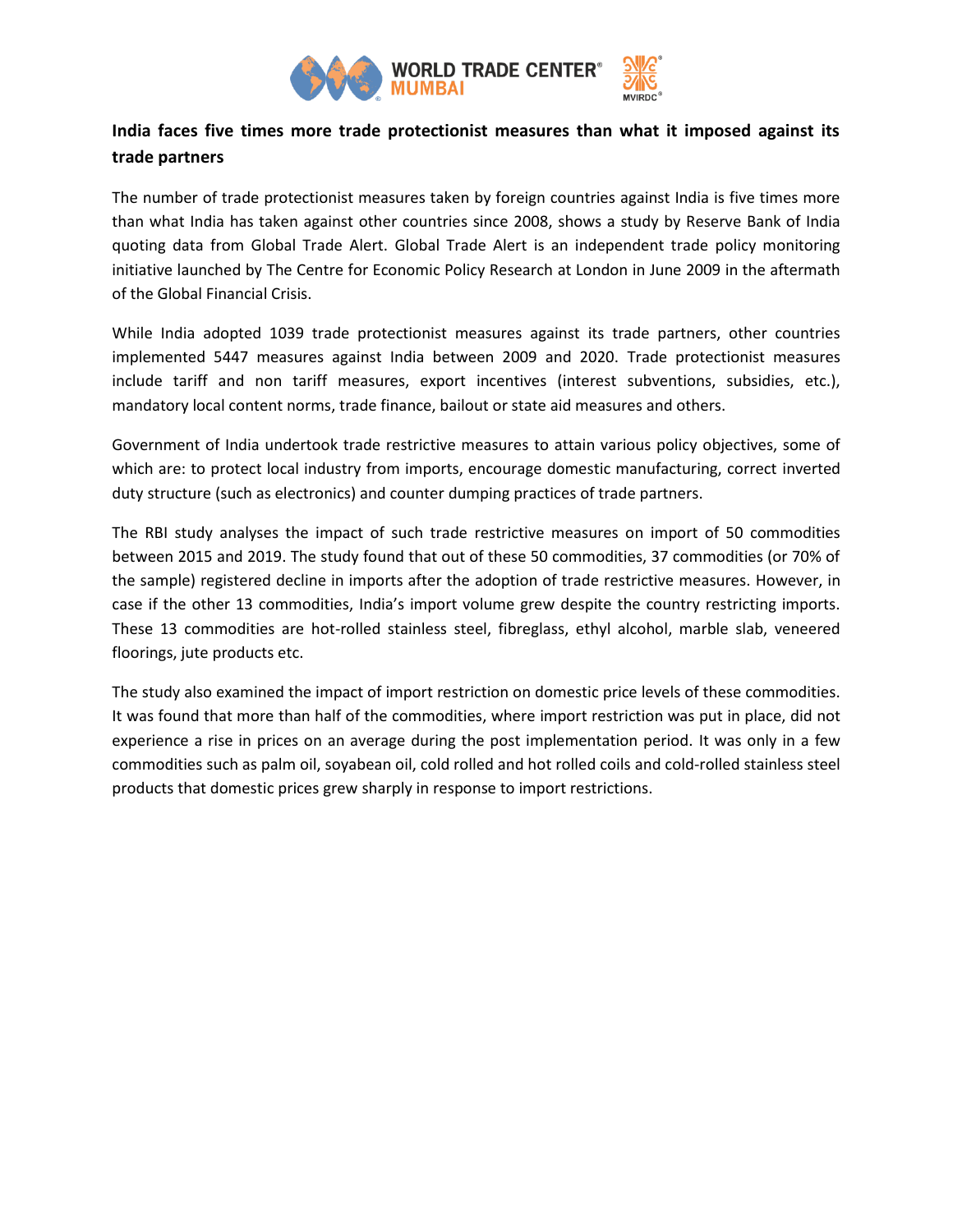

## **PIB**

Granting trademark under Start-up India

<https://pib.gov.in/PressReleseDetail.aspx?PRID=1657325>

Steps to Boost Growth of Industries

<https://pib.gov.in/PressReleseDetail.aspx?PRID=1657326>

Setting up of Industries by Foreign Companies

<https://pib.gov.in/PressReleseDetail.aspx?PRID=1657328>

e-Market

<https://pib.gov.in/PressReleseDetail.aspx?PRID=1657323>